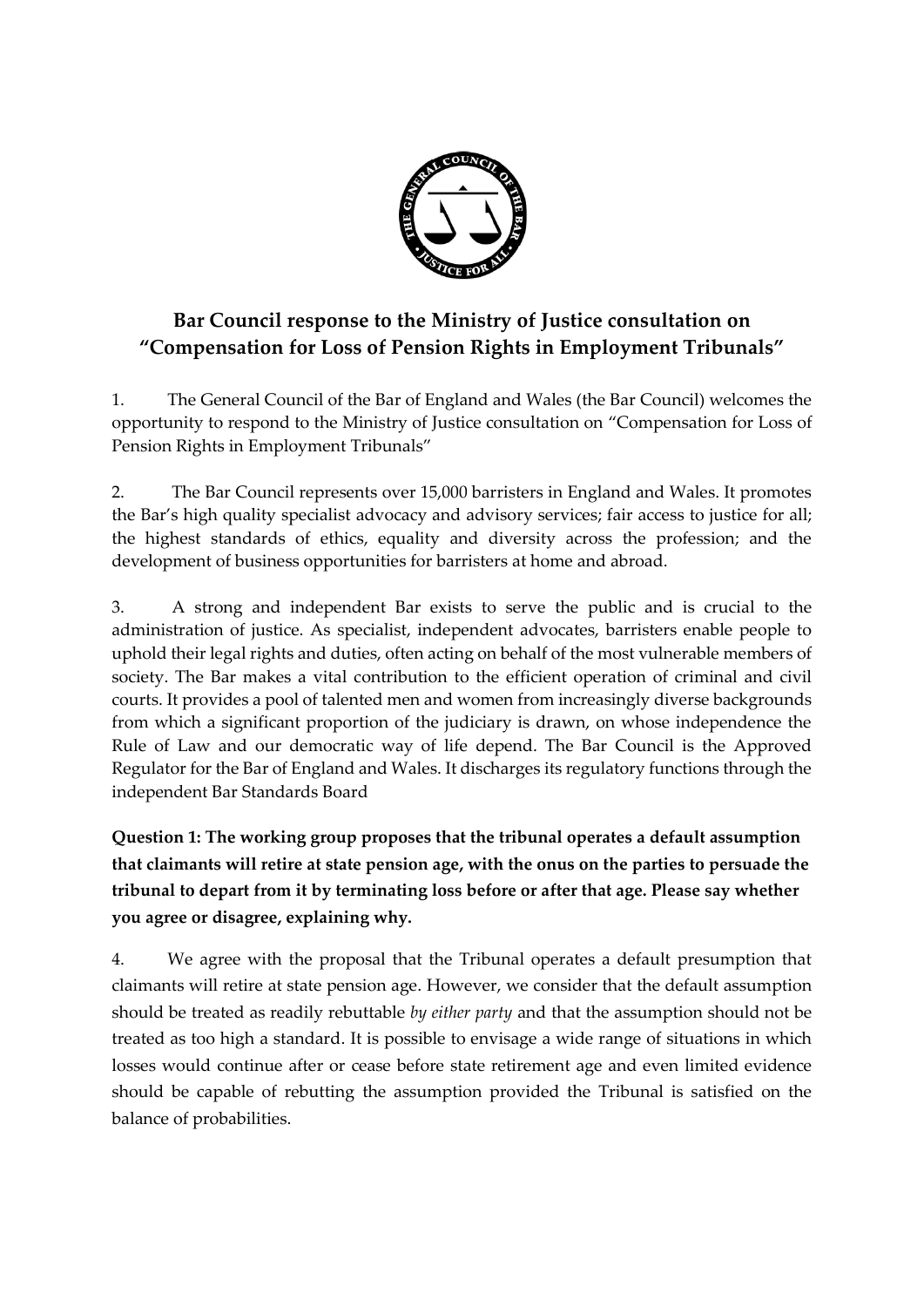5. We consider that it is necessary for any guidance to explain this point in clear terms. There is a risk that some unrepresented parties (particularly those nearing state retirement age) will hear of the default assumption and presume that they cannot get losses after a certain age.

6. The guidance should also make clear that the assumption only operates in respect of pension loss and that there is no such assumption in respect of losses generally.

**Question 2: The working group proposes that the tribunal operates a default assumption that claimants will suffer no loss to their state pension, with the onus on claimants to persuade the tribunal otherwise. Please say whether you agree or disagree, explaining why.** 

7. We agree with this proposal. The rationale provided in the consultation document and in particular at paragraph 41 is sound.

8. Taking into account the need to mitigate losses, the circumstances in which a party will fail to accrue 35 years national insurance contributions due to the actions of a Respondent will be extremely limited indeed.

**Question 3: The working group proposes that the tribunal operates a default assumption that claimants will suffer no loss of additional state pension rights, with the onus on claimants to persuade the tribunal otherwise. Please say whether you agree or disagree, explaining why**

9. We agree with this proposal for the reasons given at paragraphs 43 & 44 of the consultation document.

**Question 4: The working group proposes that the tribunal operates a default assumption that claimants will suffer no loss by reason of losing the facility to make employee contributions (including AVCs), with the onus on claimants to persuade the tribunal otherwise. Please say whether you agree or disagree, explaining why.** 

10. We understand the rationale behind this proposal but express a degree of caution.

11. Paragraph 58 states *"…those contributions are deducted from the employee's own salary and her or she is still free to make contributions of the same amount to a personal pension from what ever sum the tribunal awards in respect of salary loss."*

12. Insofar as the working group recognises that where AVCs are contingent upon employer contributions then plainly the above point does not hold good: the employee cannot simply match a sum which he or she would otherwise have entitled to pay in.

13. Further, the working party's approach requires frequently unrepresented parties to understand a significant nuance when drafting a schedule of loss.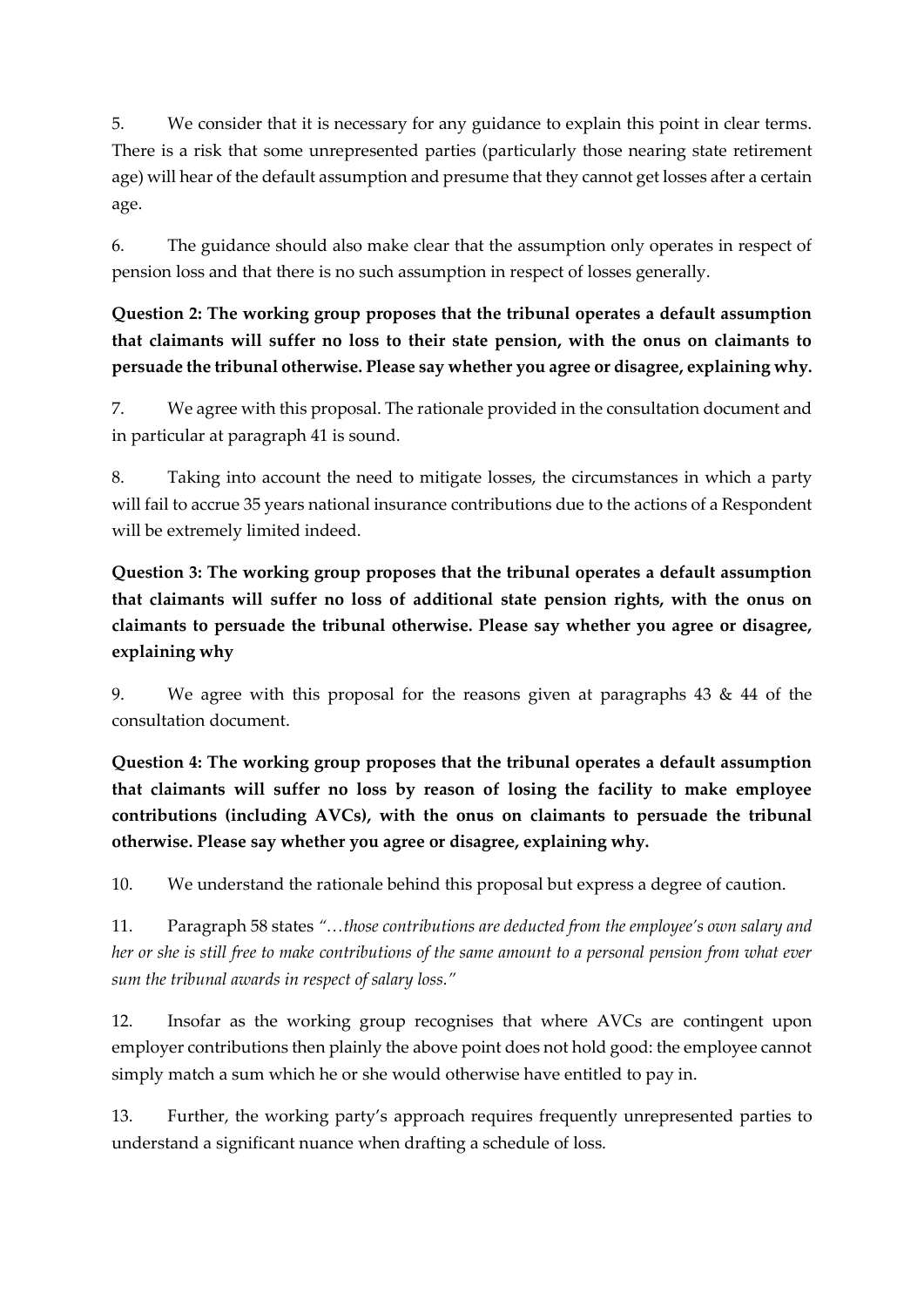14. At present, the vast majority of schedules of loss will be drafted on the basis of 'net pay' in the compensatory element. 'Net pay' is seen as the amount in the bottom right hand corner of the payslip and the sum received by the employee in their pocket. Pension loss is then dealt with under a separate sub-heading within the compensatory award.

15. Where the case is of a larger value and the drafter has appreciated that there may be tax implications, the drafter will include gross pay as part of the calculation of the schedule of loss. We have experience of a number of cases that fall within this category and yet the schedules have been drafted on the basis of net loss as the taxation point has not been appreciated; the point being that many people operate on a simple notion of gross pay for basic awards and net pay for compensatory awards, without realising that their approach may be incorrect.

16. If paragraph 58 is right, in a situation whereby there is no taxation issue then the correct figure to be used in the schedule of loss to calculate a week's pay for compensation purposes will be net pay plus the employees' pension contributions. There is a risk that unless this nuance is clearly explained in simple terms in the guidance, claimants will lose out as they will be compensated on the basis of 'net pay' and the employee contributions will fall to be made from a smaller (and incorrect) figure of the sum in the bottom right hand corner of the payslip.

**Question 5: The working group proposes that the tribunal operates the following default assumptions in a simple DC case where the contributions method is deployed:** 

 **The claimant was an eligible jobholder in the job from which he or she was dismissed and was therefore entitled to be auto-enrolled.** 

**The claimant did not opt out of the scheme into which he or she had been auto-enrolled.**

 **In the context of any successful mitigation of loss through finding future employment, the claimant would remain an eligible jobholder entitled to be auto-enrolled.**

**The claimant would not opt out of that scheme either.**

 **In the context of assessing future pension loss, the claimant would need to give credit for employer contributions from the hypothetical future employer at the mandatory minimum level.**

 **If the claimant wishes to claim additional pension loss, for example by contending that the respondent would have paid more than the mandatory minimum level of contributions, as a result of membership of a more generous DC scheme, he or she bears the onus of persuading the tribunal. Please say whether you agree or disagree, explaining why.**

**Please say whether you agree or disagree, explaining why.**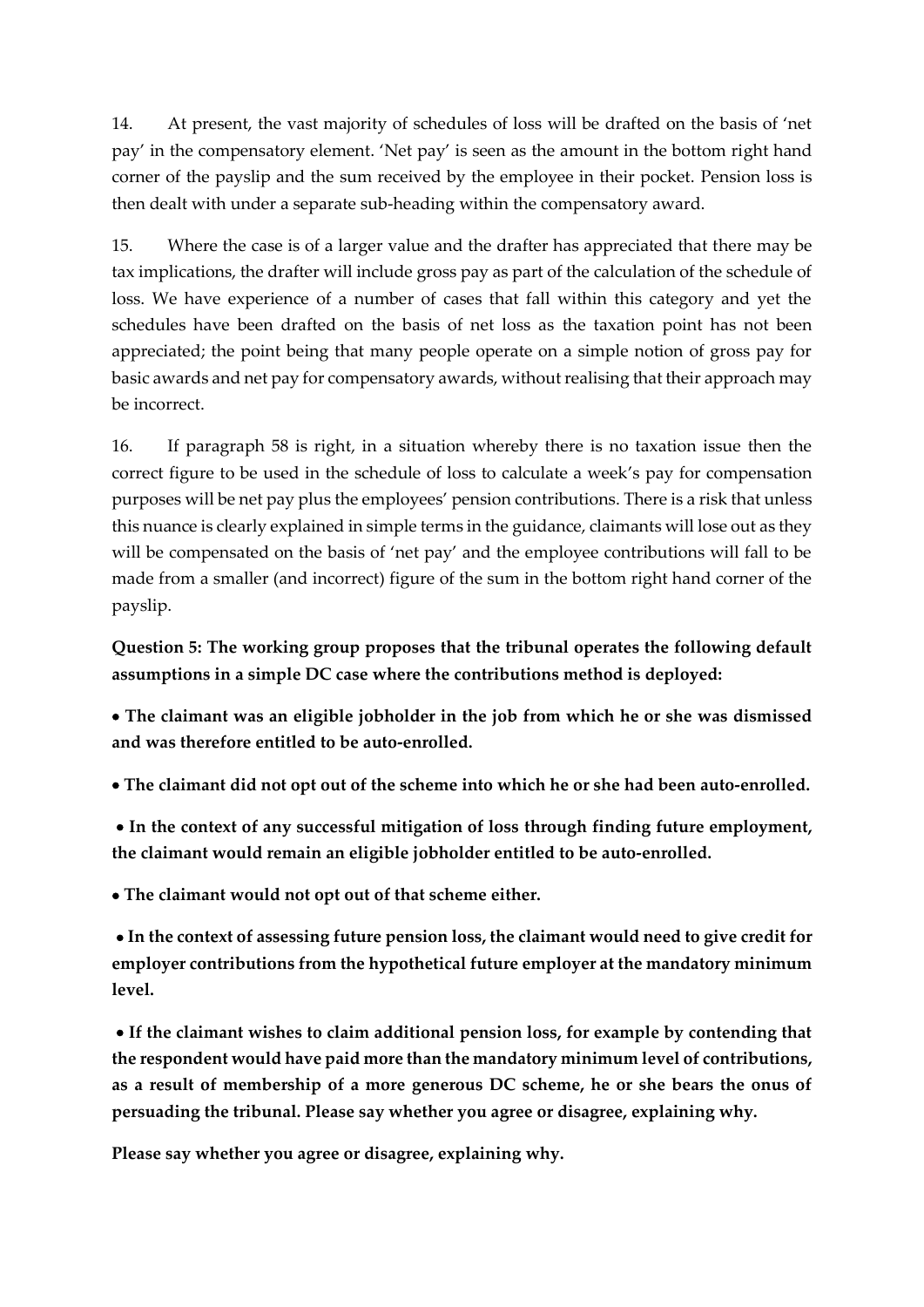17. We agree the assumptions are sensible in a straightforward case.

18. We consider that in order for these assumptions to operate effectively, sensible and prompt disclosure of relevant information is required to enable a claimant to have access to the correct figures. The necessary information is often disclosed late in the day, which is one of the factors that leads to the unhelpful 'TBC' statement on schedules of loss.

19. We would also welcome clarity as to whether employer contributions under a defined contributions scheme count will be treated as part of a 'week's pay' in s.221 ERA 1996 for the purposes of calculating the statutory cap.

**Question 6: The working group proposes that the tribunal operates the following default assumptions in a simple DB case:** 

- **Reliance only on the contributions method, meaning no award for loss of enhancement of accrued pension rights.**
- **If the claimant successfully mitigates loss through finding future employment with comparable DB benefits, or the tribunal expects the claimant to do so, there will be no loss of pension rights beyond the start date of the new employment.**
- **If the claimant successfully mitigates loss through finding future employment with inferior DC benefits, or the tribunal expects the claimant to do so, then (unless a complex approach is merited) the tribunal will adopt the same assumptions about auto-enrolment as set out in relation to DC schemes.**

#### **Please say whether you agree or disagree, explaining why.**

20. While we accept that an assumption that enhancement is not possible is not perhaps a safe one to make, noting paragraphs 93 and 94 in particular, we disagree that reliance on only the contributions method should be the (effectively reversed) default position. However, this does not automatically lead to the conclusion that the value should be zero. In other parts of the consultation whereby the value of something has altered over time or an assumption is made, the basis for it appears to be on a sound footing. In this respect, the reasoning in the consultation is that the assumption is more risky therefore the value is likely zero rather than the assumption is more risky and 'this is the way to reflect that risk'. With defined benefit schemes, it may be that some stand the test of time and that those schemes which do survive have a robustness for the future.

21. We agree that successful mitigation should result in no loss of pension benefits. We consider that in any guidance document, guidance should be given to Judges that any finding in respect of a party joining a similar scheme in the future should be clearly reasoned. It should not be assumed that someone leaving a defined benefit scheme would most likely be in a defined benefit scheme in their future employment. It is right to say that some individuals leaving a defined benefit scheme will be able to enter a further such scheme, but there will be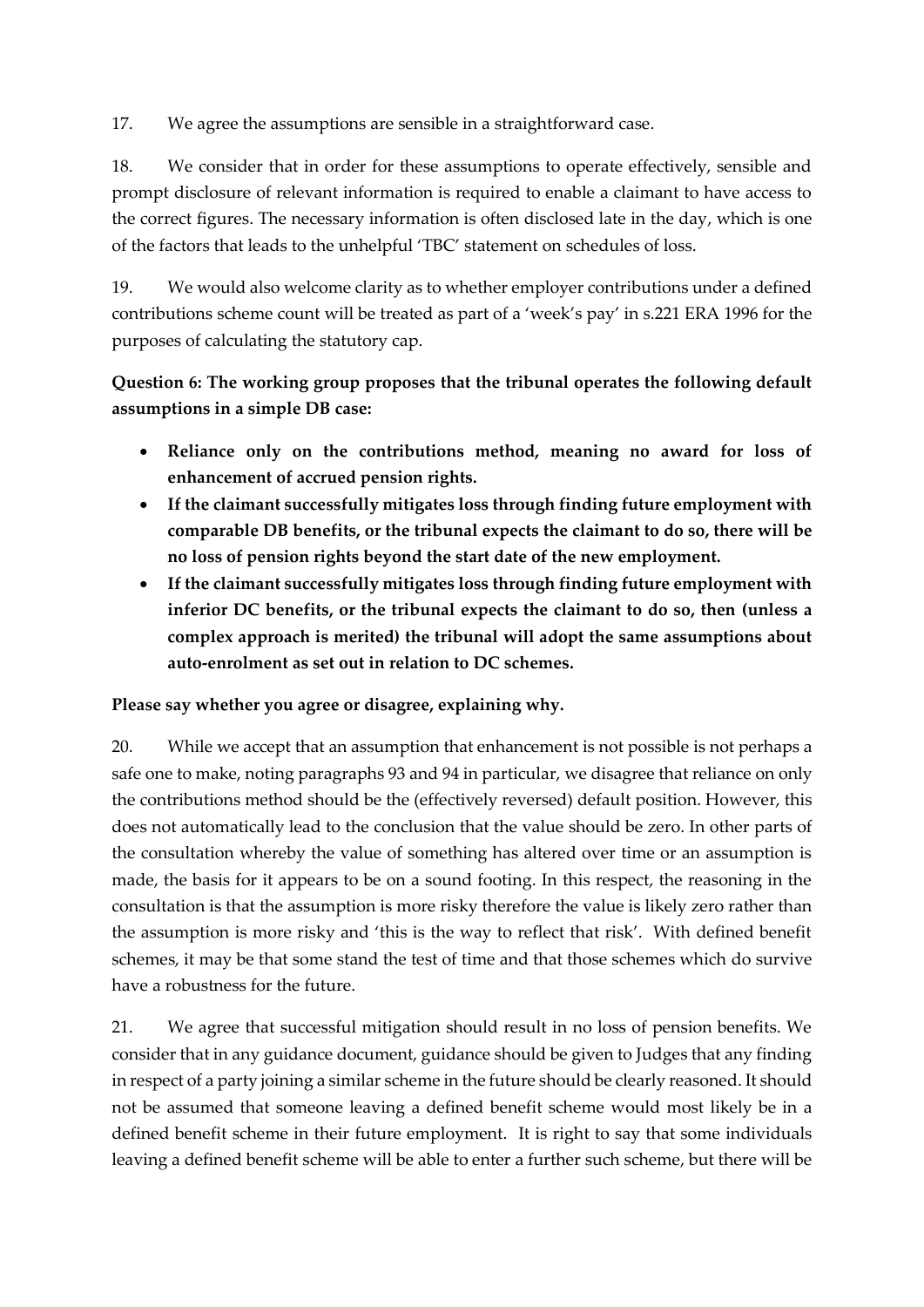a significant number of cases in which an individual who has the stigma of dismissal behind them will be more likely to obtain employment where the pension is based on defined contributions.

22. We agree that where the mitigation is an inferior scheme, the assumptions stated in question 5 should be applied.

**Question 7: The working group proposes that the tribunal adopts the following approach in complex cases:** 

- **Cases with a realistic prospect of the tribunal making a significant award for loss of pension rights would be identified at an early stage, through a telephone preliminary hearing, and have a split liability/remedy hearing.**
- **If the claimant succeeded at the liability stage and there remained a realistic prospect of a significant award for loss of pension rights, there would be a two-stage remedy hearing:**
- **The purpose of the first remedy hearing would be to enable the tribunal to set the figures for non-pension loss and to make findings on areas relevant to the calculation of pension loss (following which the parties would be given a timelimited opportunity to agree the quantum of pension loss).**
- **In the absence of agreement, the tribunal would proceed to a second remedy hearing to finalise the figures for pension loss. There would be two preferred approaches: (a) the Ogden tables approach using a discount rate of 2.5%; or (b) more rarely, the actuarial expert approach.**
- **There would be active consideration of judicial mediation.**

**Please say whether you agree or disagree, explaining why.** 

23. We agree that on the face of it, this approach appears sensible. However, upon consideration we have struggled with practical points in respect of the first stage of this process. We consider that Tribunals may struggle to correctly identify those cases which genuinely fall within this category.

24. It is inevitable that a number of claimants will say that a case is appropriate for the complex approach and that no respondent will agree that a case is appropriate for the complex approach.

25. Indeed, it is difficult to envisage circumstances in which a respondent will agree to this approach given the increased cost and the implicit acceptance that there is a risk of career loss. At an early stage in the litigation the respondents default position (irrespective of the facts) is that there is no prospect of significant loss. To accept otherwise would be to make a concession that will embolden the claimant.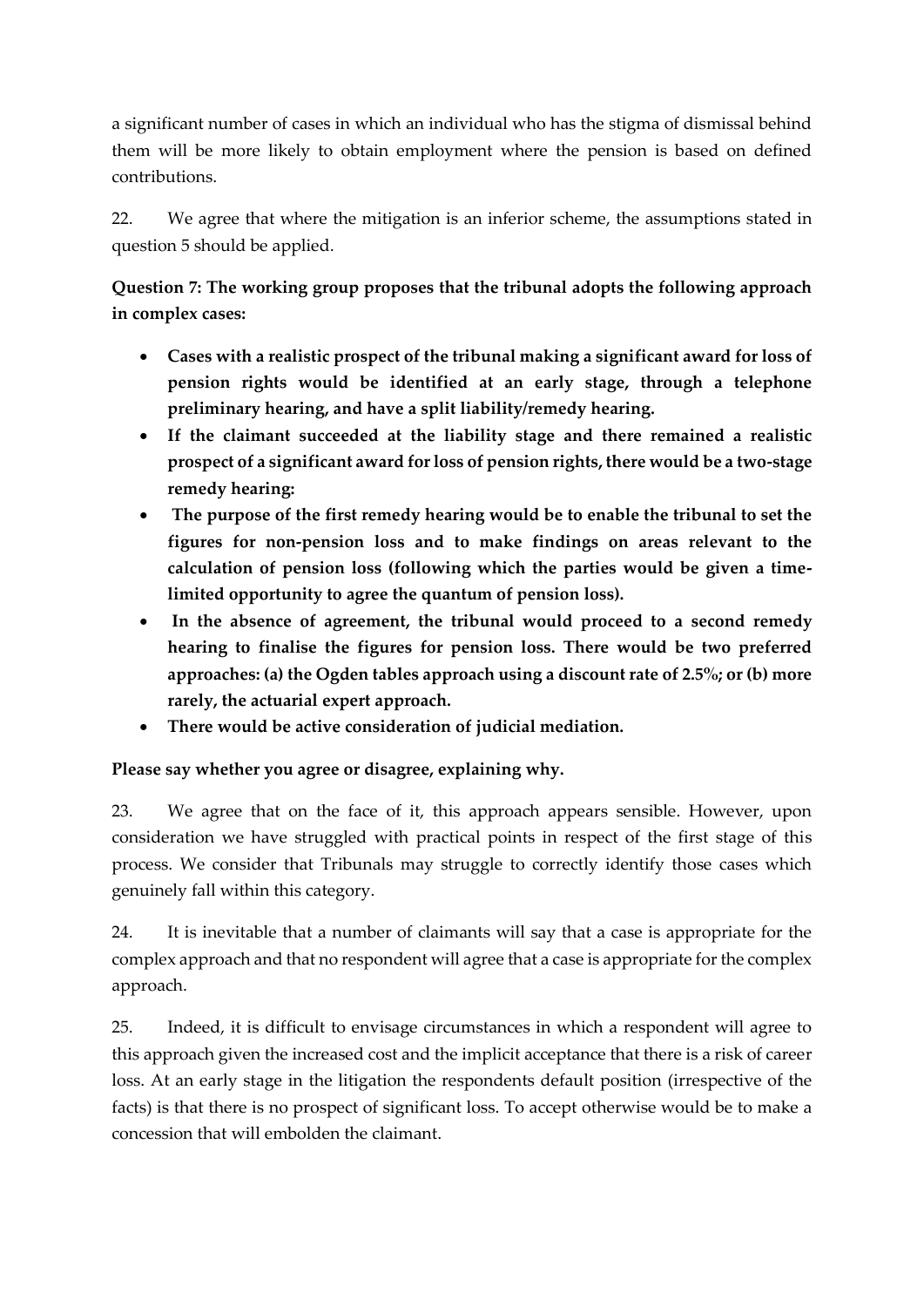26. We consider that the present proposals are likely to lead to even more 'costs threats' as both parties will be looking to entrench their position and to put pressure on the other side at an early stage. Each will accuse the other of increasing cost on an 'unreasonable basis within the meaning of the costs rules. Such 'threats' or 'warnings' are common to an extent possibly unappreciated by the judiciary who would not be aware of such correspondence.

27. At present, schedules of loss are produced following preliminary case management hearings or as a result of the standard orders given upon receipt of the form ET 1. The consultation document is unclear as to what is meant by an 'early stage of case management' and what is meant by 'realistic prospect'. There is a risk of creating 'hearings about hearings'.

28. We consider that in many cases there is a real benefit to having split liability and remedy hearings and experienced tribunals are used to exercising their discretion as to how to conduct such hearings in the circumstances of any given case. Parties with the benefit of a reasoned judgment in respect of liability are often able to make clearer and more well prepared submissions in respect of matters that go to remedy such as the period over which a claimant should be compensated.

29. In the most straightforward unfair dismissal cases (i.e. two days or less) we consider that it is likely to be proportionate and save time to have remedy hearings immediately follow liability hearings. However, in cases which last more than two days, which have greater uncertainty regarding timetabling and the amount of time that the panel have to deliberate in order to make a judgment, we consider that it would be sensible for the default position, where pension losses are claimed, to be that the time estimate for the case is to deal only with matters of liability unless the parties agree otherwise.

30. Once a Tribunal has heard a case, it will be in a better position to understand whether this is potentially a case with significant pension loss and to provide directions regarding expert evidence. The parties can be invited to agree figures on paper, failing which a joint expert is instructed and a remedy hearing takes place. We do not consider that two remedies hearings are necessary in all but the most unusual of cases.

31. A competent professional adviser advising a claimant with a genuinely significant pension loss claim (in cases where the statutory cap doesn't apply) is likely to seek specialist advice at an early stage in order to understand their client's losses. If the case were to settle, they would not wish to undervalue their client's losses. A number of respondents will have access to pension specialists through their professional advisers to advise them in respect of settlement.

32. We also invite the working group to take the following points into consideration:

32.1 In the present standard directions upon receipt of an ET 1, a claimant is ordered to prepare a schedule of loss. There is no order for a counter schedule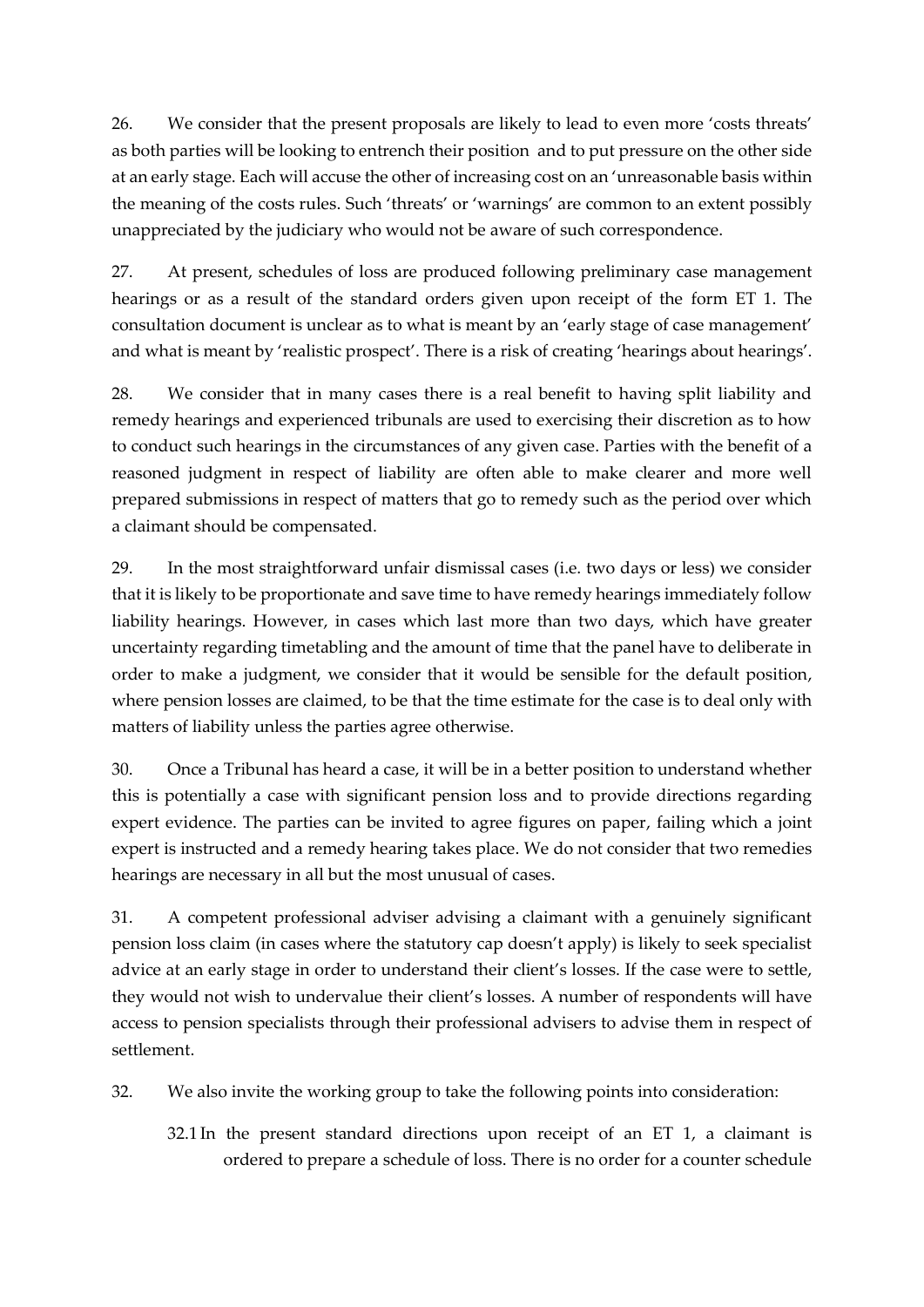of loss. Given the scope for disagreement over pension calculations, we consider that it is sensible that whenever a schedule of loss is ordered either at a hearing or on paper, a respondent is ordered to produce a counter schedule of loss 14 days thereafter.

32.2 We consider that it is important that any joint expert instructed is jointly paid for and that joint payment is an inherent part of a joint expert. There should either be an absolute rule or a strong presumption in favour of this point. If only one party is paying for an expert then it is hard to see how an expert is truly jointly instructed.

## **Question 8: Do you have anything further to say about the working group's proposal for a distinction between "simple" and "complex" cases? What additional guidance do you believe should be given about when to choose one approach over the other?**

33. We consider that there is a risk of putting too few cases into the 'complex' category. Our experience of the 'substantial loss' approach under the old guidance is that whilst there are a lot less substantial loss cases than simple loss cases is not apt to describe them as 'rare'. Rather, a majority of cases will give rise to the 'simple' approach and minority of cases will give rise to the 'complex' approach.

34. We consider that where a claimant opts for the complex route, they should also be obliged to include a calculation under the simple approach. That way, if the Tribunal disagrees at the remedy stage as to the correct approach, the simple figures are available.

35. We reiterate what we have said in respect of question 8 and the respondent being obliged to provide a counter schedule of loss.

## **Question 9: What examples would you like to see in Presidential guidance to assist parties and unrepresented litigants in understanding the proposed revised approach to calculating loss of pension rights?**

- 36. We consider the following points would assist:
	- 36.1The guidance must require any pension calculation to set out how pension is calculated to enable to the Tribunal to see the method of calculation. A simple bold figure is unacceptable.
	- 36.2We consider that it is essential that the principles of *Polkey* and mitigation are clearly explained in any guidance. Whilst professional advisers have a good understanding of these principles so as they relate to compensation generally, we have experience of advisers not realising (for example) that pension loss was subject to the employee making reasonable attempts to mitigate their loss and enter a new pension scheme.